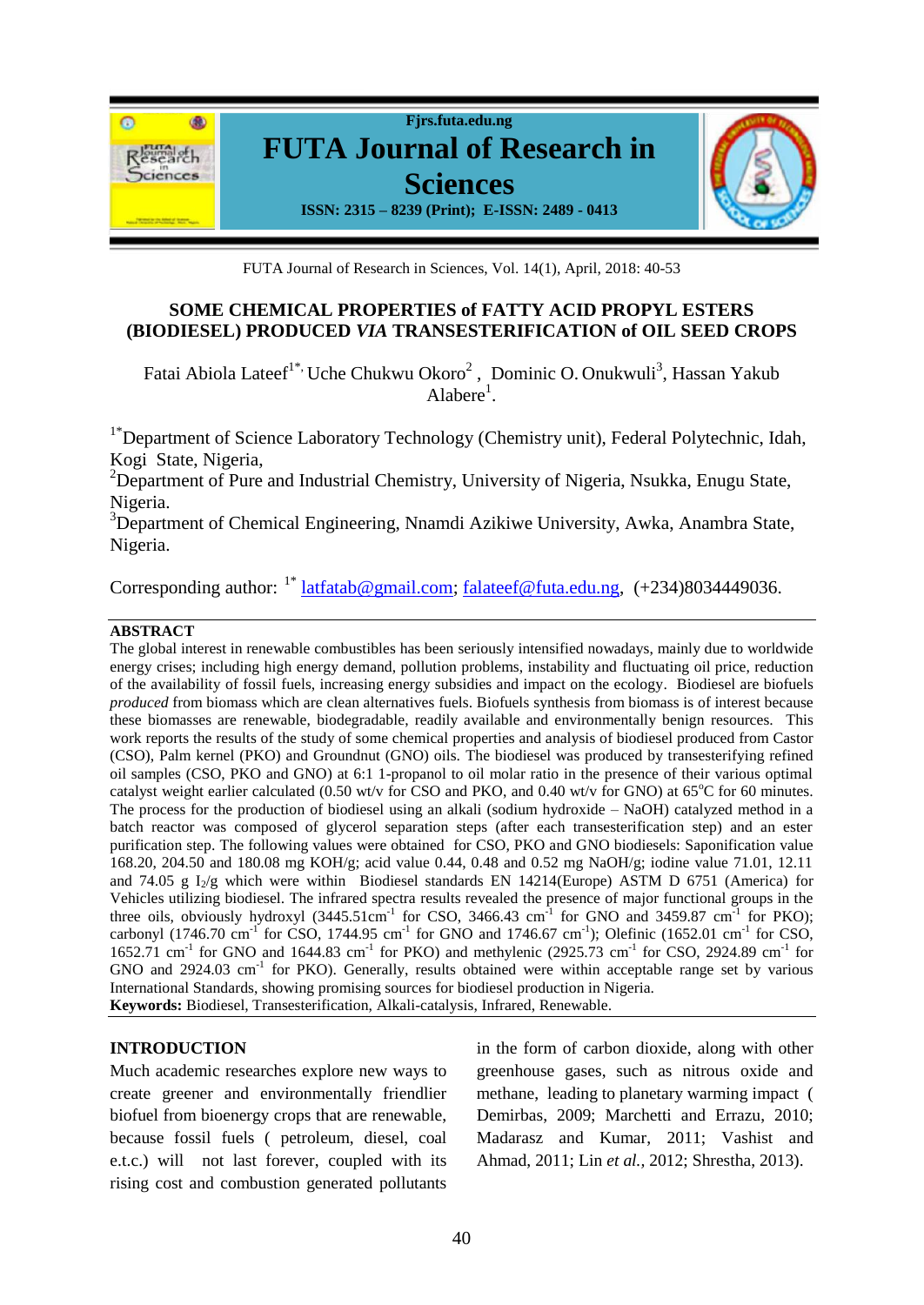Available statistical data ranked Nigeria (as at beginning of 2017) as the second largest oil producing country in Africa and the  $11<sup>th</sup>$  largest oil producing country in the world (EIA, 2017). This amazing oil wealth notwithstanding, the Energy Commission of Nigeria (ECN) expressed fears over future depletion of these fossil fuels

and the severe environmental impacts. It has also been reported that the major oil fields from the twenty largest world oil producers are already experiencing decline in oil reserves and some have been producing near their peak rate (Russia, Saudi Arabia and the United States)

| Table 1: World oil Producers with declining / static oil reserves by ranking |  |
|------------------------------------------------------------------------------|--|
|                                                                              |  |

| Country              | Oil (millions of barrels) MMbbl |                 |  |
|----------------------|---------------------------------|-----------------|--|
|                      | Year end 2015                   | January 1, 2017 |  |
| Venezuela            | 300,900                         | 300,878         |  |
| Saudi Arabia         | 266,600                         | 266,455         |  |
| Canada               | 172,200                         | 169,709         |  |
| Iran                 | 158,800                         | 158,400         |  |
| Iraq                 | 143,100                         | 142,503         |  |
| Kuwait               | 101,500                         | 101             |  |
| <b>UAE</b>           | 97,800                          | 97,800          |  |
| Russia               | 102,400                         | 80,000          |  |
| Libya                | 48,400                          | 48,363          |  |
| <b>United States</b> | 55,000                          | 39,230          |  |
| Nigeria              | 37,100                          | 37,062          |  |
| Kazakhstan           | 30,000                          | 30,000          |  |

Source: EIA, (2017)

Biodiesel is an alternative to petroleum based fuels derived from plant oils, used waste cooking oil and animal fats (Balat and Balat, 2008; Lateef *et al.*, 2014) obtained through the process of transesterification ( Baroi *et al.,* 2009; Tavlarides *et al*.,2010). Experimentally, the process takes place in the presence of linear/ monohydric alcohols (alcoholysis - methanol, ethanol, 1-propanol) (Sharma *et al*., 2008, strong bases (NaOH, KOH or alkoxides), acid / base or enzymes catalysts at a lower temperature and pressure or in the absence of catalysts at a higher temperature and pressure. Biodiesel production is always associated with glycerol as by-product, also the base catalyzed transesterification process is faster than the acid catalyzed reaction, most commercial processes use a homogeneous base, i.e NaOH, KOH, or related alkoxides for biodiesel production (Gerpen, 2005; Lateef, 2010). Advantages of biodiesel over petro diesel includes biodegradability, higher flash point, inherent lubricity, low toxicity, negligible sulphur

content, and lower exhaust emissions (Moser, 2009; Bello *et al.*, 2012). Vegetable oil is an important renewable

feedstock in the long-term (2016-2025) vision of providing secure, abundant, cost effective and clean source of energy for Nigeria. Common vegetable oil in Nigeria include peanut (groundnut), soybean, cottonseed, palm oil, palm kernel, physic nut and castor. According to the United States Department of Agriculture, Recent stastistical data (2017) ranked Nigeria to be the fourth and third world's largest producer of palm-kernel and groundnut oils respectively. It was also reported that castor oil plant originates in Africa and more importantly, it is a non edible oil. However, industrial use of these plants oil has been limited to soap, detergent, lubricants, paints e.t.c. This shows that despite the abundance of these plant oils, it has been underutilized in Nigeria. Successful reports on transesterification of some Nigerian oils in the preparation of biodiesel is an indication of better industrial utilization of these plant oils in Nigeria, as considerable research efforts are now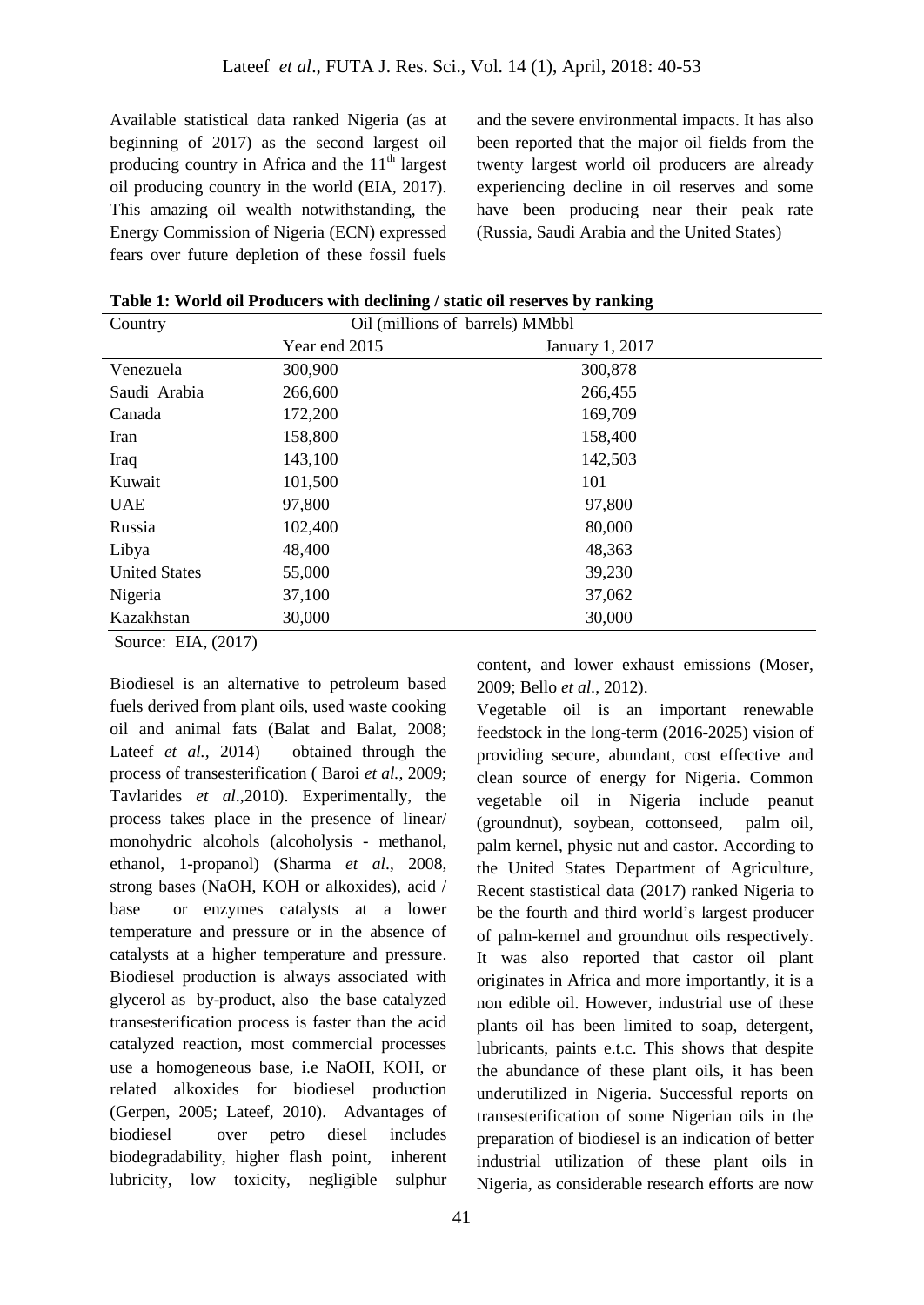focusing on this alternative diesel fuel worldwide. ASTM specification for quality castor oil is presented in Table 1.

| Property                                | Ranges      | Selected     |
|-----------------------------------------|-------------|--------------|
| Specific gravity $20/25$ <sup>o</sup> C | 0.957-0.968 | 0.962        |
| Refractive index                        | 1.476-1.479 |              |
| Saponification value                    | 175-187     |              |
| Un-saponification value                 | $0.3 - 0.7$ | -            |
| Iodine value                            | 82-88       | 85           |
| Hydroxyl value                          | 160-168     | $160$ (min.) |
| Acid value                              | $0.4 - 4.0$ | 3            |

**Table 1: ASTM specification for quality Castor oil**

Source: Akpan *et al* (2006)

Biodiesel contains complex mixtures of fatty acids, lipids and esters, all of which possess a weak or no UV chromophore. Consequently, fatty acids and lipid are often derivatized to enhance their UV absorbance or to facilitate their detection by GC-MS. Such an approach is time consuming and difficult to apply to complex mixtures (Bullock, 2018). Spectroscopic methods are being increasingly utilized for quality control purposes (Knothe,1999) and have been reported for the analysis of biodiesel / or monitoring of the transesterification reaction. Infrared provides a rapid, precise and accurate tool for biodiesel analysis (Bradley, 2007).

The absorption of electromagnetic radiation by some part of the molecule may be used to help gain precise information about structure. In the case of infrared (IR) spectroscopy, the radiation is passed through the sample under analysis and the spectrum is recorded. Molecules have different bond structures which absorb unique wavelength of light. IR measures how light interact with fuel components. The amount of light absorbed is proportional to that components concentration in the fuel. Infrared (IR) region produces primary absorbances that give fundamental knowledge of the types of chemical groups presents in the fuel. The benefits of IR spectroscopy include fast analysis, no waste chemicals, no consumables, portable/automated instruments. IR application for biofuel includes feedstock analysis, determination of product

blends, final product quality and contamination (Ritz and Nash, 2004).

Previous reports on transesterification of castor, palm-kernel and groundnut oils using methanol or ethanol as the alcohol in the preparation of biodiesel have proved successful (Alamu *et al*., 2007; Nkafamiya *et al*., 2010; Saliman *et al*., 2010 Vashist and Ahmad, 2011; Pandurangan *et al*., 2014; Olaniyi *et al*., 2014; Mubofu *et al*., 2015; Yusuf *et al*., 2015 Oyerinde and Bello, 2016; Khaliq *et al*., 2017). Therefore, the main objective of this work was to produce biodiesels from vegetable oils (Castor, Palm kernel and Groundnut oils) using 1-propanol as the alcohol through alkali-catalyzed process, characterize the biodiesels for chemical properties and to verify the applicability of infrared spectroscopy to gain fundamental knowledge of the type of chemical group present in the biodiesels.

## **MATERIALS AND METHODS**

Castor seeds, Palm kernel seeds and Groundnut seeds were obtained from Ogige market in Nsukka, Enugu State, Nigeria. The seeds were de-shelled by hand picking and the shell separated from the seed. The seeds were spread and dried under direct rays of sunlight  $(30^{\circ}C)$  for three consecutive days. The solvents (n-hexane and absolute ethanol) from the three seeds (castor, palm-kernel and groundnut) were recovered with rotary evaporator (model ROTAVAPOR–R) and stored for further use at room temperature  $(30^{\circ}C)$ . All reagents used were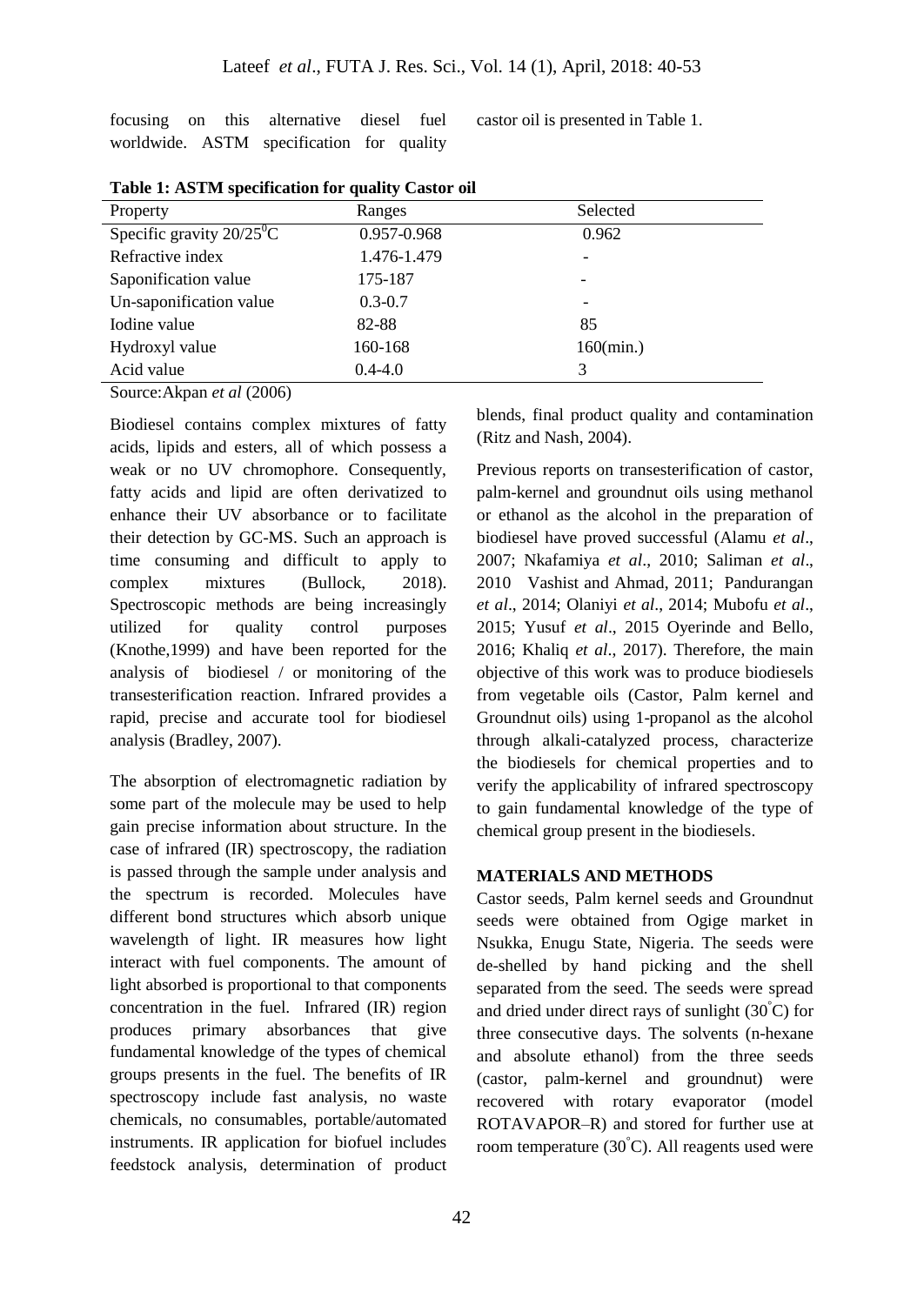analytical grade, manufactured by Aldrich Chemicals.

Pre-treatment of oils, determination of optimal catalyst weight and alkali- catalyzed batch production of biodiesel was carried out as described by Lateef *et al* (2014).

## **Pre-treatment of Oil Samples**

Three hundred milliliters of oil was heated with electric heater to  $75^{\circ}$ C in a 500 ml beaker. The oil was mixed with 0.1 % (v/v) of 85% phosphoric acid and distilled water to about 0.2 wt % of the oil. Magnetic stirrer was placed at the bottom of the 500 ml beaker to homogenize the oil for about 30 minutes. Gum which resulted from the homogenization was allowed to settle and the oil was decanted into another 500 ml beaker for refining.

In the refining step, temperature of the oil was restored to 75<sup>o</sup>C under a magnetic stirrer and 9.5wt% of NaOH solution was added gradually, as the mixture was continuously homogenized to convert the free fatty acids into soaps. 15 wt% distilled water of the total mixture was used to wash the oil free of soap in a 500 ml separating funnel. The washed oil was later dried at  $105^{\circ}$ C using oven (Labor Muszeripari) for 30 minutes.

## **Determination of Optimal Catalyst Weight / Transesterification reaction**

Optimal catalyst weight tests were carried out on the pretreated oils in order to evaluate the amount of the alkali (NaOH) catalyst for the purpose of transesterification of the oils. Optimal catalyst weight was carried out as contained in the previous work (Lateef *et al*., 2014).

The laboratory scale transesterification reactor (batch reactor) to produce propyl esters from castor oil, palm kernel oil and groundnut oil were carried out in a 200 ml conical flask (airtight flask) and mounted on a magnetic stirrer. The magnetic stirrer was set to a constant speed throughout the experiment, to ensure uniform agitation and thorough homogenization of the reaction mixture.

Optimal catalyst tests were determined for each oil sample using 50 ml of the refined oils and the

volume of 1-propanol used on the basis of 3:1, 1 propanol to oil molar ratio. The catalyst used was sodium hydroxide (NaOH) pellet. The weights of the catalyst were varied from 0.05, 0.10, 0.15, 0.20, 0.25, 0.30, 0.35 and 0.40 g.

NaOH pellets (as mentioned above) were dissolved in 15 ml of 1-propanol and the mixture stirred for 15 minutes to form sodium methoxide  $(CH<sub>3</sub>ONa)$  in an air-tight conical flask. This sodium methoxide was introduced gently into the heated oil in the reactor and the entire content was brought to a temperature of  $55^{\circ}$ C and then held at this temperature for 60 minutes. The reaction product mixture of the transesterification were allowed to separate into two phases by standing for 6 hours in a separating funnel (100 ml) so as to separate glycerol from the biodiesel. The two layers – superior (biodiesel) and inferior (glycerol) were separated by washing with warm distilled water to remove impurities. The denser soapy mixtures were carefully drained from the bottom of the 100 ml separating funnel, leaving behind the superior biodiesel layer. The volumes of the biodiesel obtained were determined in a measuring cylinder. A graph of biodiesel yield fraction against catalyst weight per volume of oil were estimated and plotted.

# **NaOH-catalyzed Batch Production of Propyl esters (Biodiesel)**

The same procedure as contained in previous work (Lateef *et al*., 2014) was adopted.

One hundred milliliters of the three oil samples was heated to  $65^{\circ}$ C and placed in a 250ml flat bottom flask-batch reactor (at 6:1 alcohol to oil molar ratio, 100ml of castor and palm kernel oil requires 60ml of 1-propanol and 100ml of groundnut oil requires 50ml of 1-propanol). The optimal catalyst (NaOH) earlier calculated for the three oils (0.50g for castor and palm kernel oils and 0.40g for groundnut oil) was dissolved into the alcohol by vigorous stirring in a separate air-tight container of 200ml. The alcohol-optimal catalyst weight mixtures were poured into the oils and the final mixture stirred vigorously for 60 minutes in an air-tight container.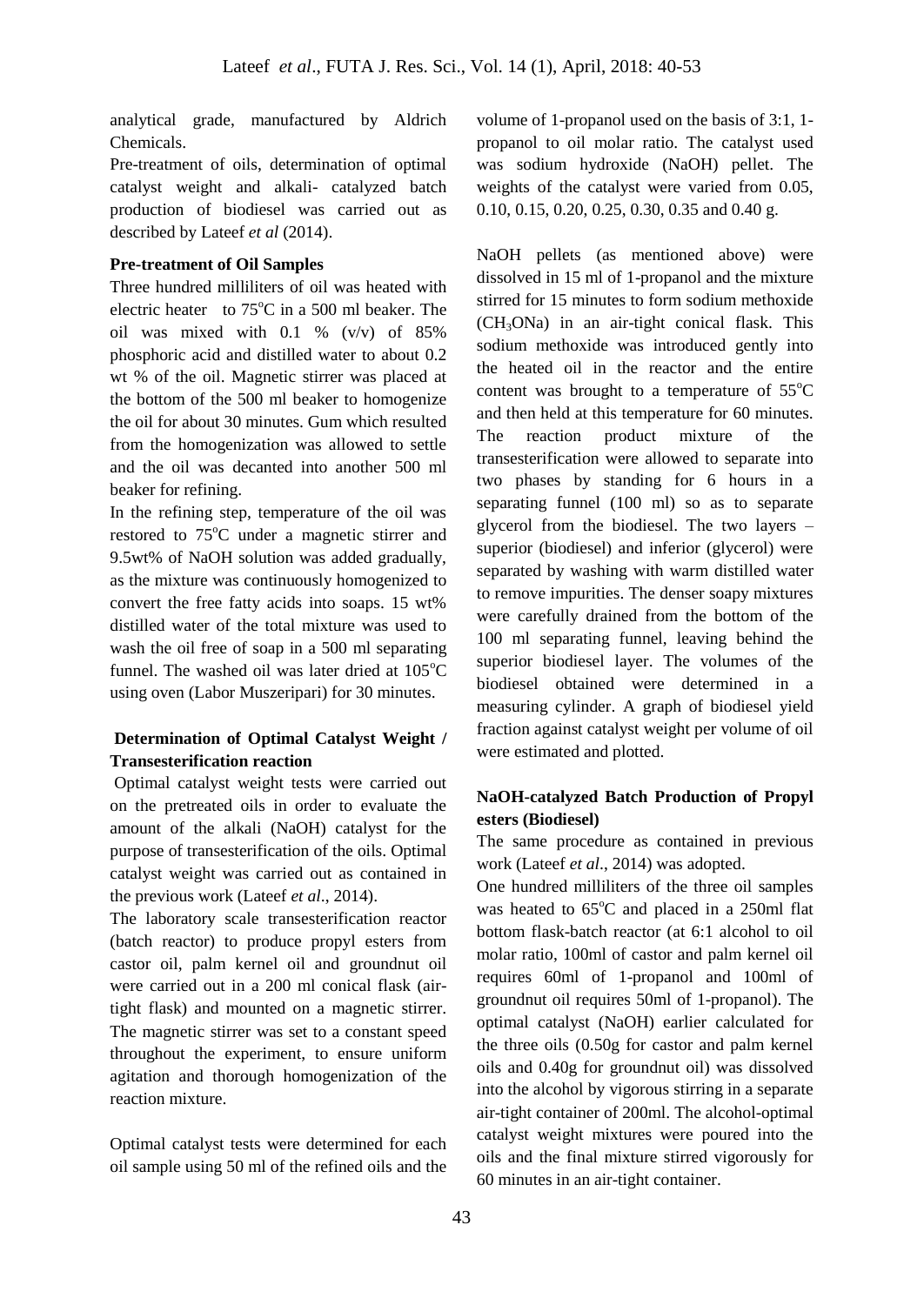#### **Separation of the Products**

The product mixture was poured into a dry stoppered separting funnel of 500 ml volume. The reaction product mixture were allowed to separate into two phases at the end of the reaction; ester and crude glycerol, by standing for 15 hours in a separating funnel so as to separate glycerol from the biodiesel. The tap of the separating funnel was opened to evacuate the inferior layer (glycerol) and the crude biodiesel was left in the separating funnel.

### **Biodiesel Washing and Drying**

Fifty millimeter of warm distilled water at  $45^{\circ}$ C was used to wash the crude biodiesel thrice and dried in the oven at  $105^{\circ}$ C for 60 minutes. The volumes of the biodiesel obtained were recorded and samples were used for characterization.

## **Characterization of the Crude and Refined Oils, Biodiesel**

The reference methods for the characterization and examination of oils and biodiesels were carried out as described in [8] for saponification value (SV), iodine value (IV) and acid value (AV).

#### **Table 2: Yield of oils**

## **Infrared Spectroscopy-Biodiesel Product Analysis**

Biodiesel produced at  $65^{\circ}$ C as outlined in using optimal catalyst weight were analyzed using Nicolet Avartar 310 FT-IR (Fourier Transform Infrared Spectrophotometer) equipped with KBr beam splitter. The smart  $ARK^{TM}$  attenuated total reflection sensory was used to collect the data. About 0.4 ml of biodiesel samples were smeared to cover the sampling crystal. Spectra were collected in 40 seconds.

The data were collected using  $OMNIC^{TM}$ spectroscopy software showing spectrum region, absolute threshold, sensitivity, peak list-positions (Figures 1-6).

#### **RESULTS AND DISCUSSION**

#### **Extraction of Crude Plant Oils**

The results of the yield of the oils, pre- treatment of the oils and percentage loss on pre-treatment of oils are reproduced as contained in previous work (Lateef *et al*., 2014), for the purpose of better understanding of the feedstock properties.

| Sample          | Weight of seeds $(Kg)$ | Weight of extracted oil<br>(Kg) | Percentage $(\%)$<br>yield |
|-----------------|------------------------|---------------------------------|----------------------------|
|                 |                        |                                 |                            |
| Castor seed oil | 7.80                   | 3.80                            | 48.72                      |
| Palm kernel oil | 6.56                   | 2.78                            | 42.38                      |
| Groundnut oil   | 8.10                   | 3.76                            | 46.42                      |

The three oil samples showed good yield, with castor seed, having highest percentage (%) yield.

**Pre-treatment of Oils** Crude plant oils contain some free fatty acids and phospholipids. The three oil samples used for biodiesel production were, therefore pretreated to remove the free fatty acids and Phospholipids.

#### **Table 3: Percentage Loss on Pre-treatment of oils**

| Sample          | Weight of unrefined oil | Weight of refined oil<br>Percentage $(\%)$ |              |
|-----------------|-------------------------|--------------------------------------------|--------------|
|                 | (kg)                    | (kg)                                       | loss on pre- |
|                 |                         |                                            | treatment    |
| Castor seed oil | 3.80                    | 3.58                                       | 5.78         |
| Palm kernel oil | 2.78                    | 2.61                                       | 6.12         |
| Groundnut oil   | 3.76                    | 3.52                                       | 6.38         |

The free fatty acids and phospholipids are responsible for the significant losses recorded during pre-treatment. The oil extracted from groundnut has high acid values which could be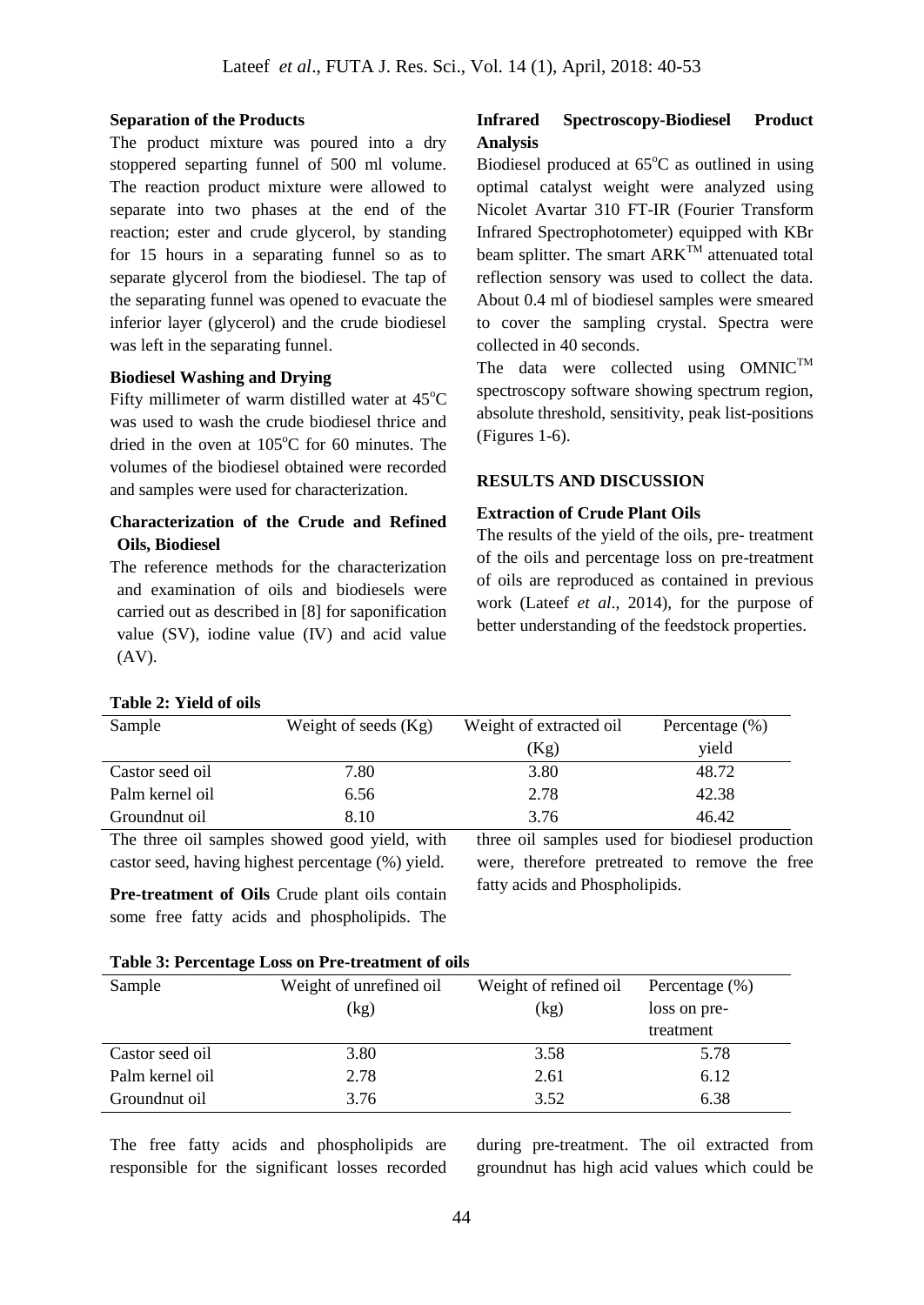responsible for its high percentage loss during pre-treatment.

| $C_3H_2OH(ml)$<br>GNO wt of<br>Biodiesel<br>oil (ml)<br>of catalyst<br>CSO PKO GNO<br>CSO PKO GNO<br>catalyst (g)<br>50<br>15.00 for CSO<br>0.10<br>0.05<br>4.1<br>7.0<br>1.5<br>8.2<br>14.0 3.0<br>& PKO and<br>12.50 GNO<br>15.00 for CSO<br>0.20<br>50<br>0.10<br>6.0<br>18.0<br>19.5<br>12.0 36.0 39.0 |  |
|------------------------------------------------------------------------------------------------------------------------------------------------------------------------------------------------------------------------------------------------------------------------------------------------------------|--|
|                                                                                                                                                                                                                                                                                                            |  |
|                                                                                                                                                                                                                                                                                                            |  |
|                                                                                                                                                                                                                                                                                                            |  |
|                                                                                                                                                                                                                                                                                                            |  |
|                                                                                                                                                                                                                                                                                                            |  |
|                                                                                                                                                                                                                                                                                                            |  |
| & PKO and                                                                                                                                                                                                                                                                                                  |  |
| 12.50 GNO                                                                                                                                                                                                                                                                                                  |  |
| 15.00 for CSO<br>0.30<br>50<br>0.15<br>19.0<br>33.0<br>35.0<br>36.0 64.0 70.0                                                                                                                                                                                                                              |  |
| & PKO and                                                                                                                                                                                                                                                                                                  |  |
| 12.50 GNO                                                                                                                                                                                                                                                                                                  |  |
| 15.00 for CSO<br>0.20<br>60.0 76.0 79.0<br>50<br>0.40<br>30.0<br>38.0<br>39.6                                                                                                                                                                                                                              |  |
| & PKO and                                                                                                                                                                                                                                                                                                  |  |
| 12.50 GNO                                                                                                                                                                                                                                                                                                  |  |
| 15.00 for CSO<br>0.25<br>0.50<br>50<br>33.0<br>39.5<br>34.0<br>66.0 79.0 68.0                                                                                                                                                                                                                              |  |
| & PKO and                                                                                                                                                                                                                                                                                                  |  |
| 12.50 GNO                                                                                                                                                                                                                                                                                                  |  |
| 15.00 for CSO<br>0.30<br>0.60<br>38.5<br>50<br>12.5<br>37.5<br>65.0 75.0 57.0                                                                                                                                                                                                                              |  |
| & PKO and                                                                                                                                                                                                                                                                                                  |  |
| 12.50 GNO                                                                                                                                                                                                                                                                                                  |  |
| 50<br>15.00 for CSO<br>0.70<br>36.0<br>25.0<br>0.35<br>31.5<br>62.5 72.0 50.0                                                                                                                                                                                                                              |  |
| & PKO and                                                                                                                                                                                                                                                                                                  |  |
| 12.50 GNO                                                                                                                                                                                                                                                                                                  |  |
| 0.80<br>50<br>15.00 for CSO<br>0.40<br>25.0<br>15.0<br>59.0 50.0 30.0<br>29.5                                                                                                                                                                                                                              |  |
| & PKO and                                                                                                                                                                                                                                                                                                  |  |
| 12.50 GNO                                                                                                                                                                                                                                                                                                  |  |

**Table 4: Result of the Optimal Catalyst Weight Test for Maximum Biodiesel Yield at 1:3 Oil/Alcohol Ratio**

#### **Optimal Catalyst Weight Test**

As evident From Table 4, weight of catalyst peaked steadily from 0.10% to 0.5% wt/v and thereafter, there were sudden and significant fall in the volumes of biodiesel for CSO and PKO; but GNO peaked at 0.4% wt/v but witnessed decrease thereafter. The percentage (%) of biodiesel from the oils are higher at this conditions -66.0,68.0 and 79.0 % for CSO, GNO and PKO respectively. It was actually confirmed during the experiment that increment in percentage weight per volume of the catalyst would not yield further volume increase in biodiesel obtained from castor seed, palm kernel

and groundnut oils. This observation was in agreement with Darnoko (2000) that, catalyst concentration levels greater than one may have favoured the backward reaction – the formation of glycerol. The optimal catalyst weight test is a simple test to confirm that increase in the amount of catalyst only lead to production of soaps and not biodiesel.

Different properties like saponification value (S.V), iodine value (I.V) and acid value (A.V) were determined for crude, refined oils and biodiesel produced from castor, palm kernel and groundnut oils.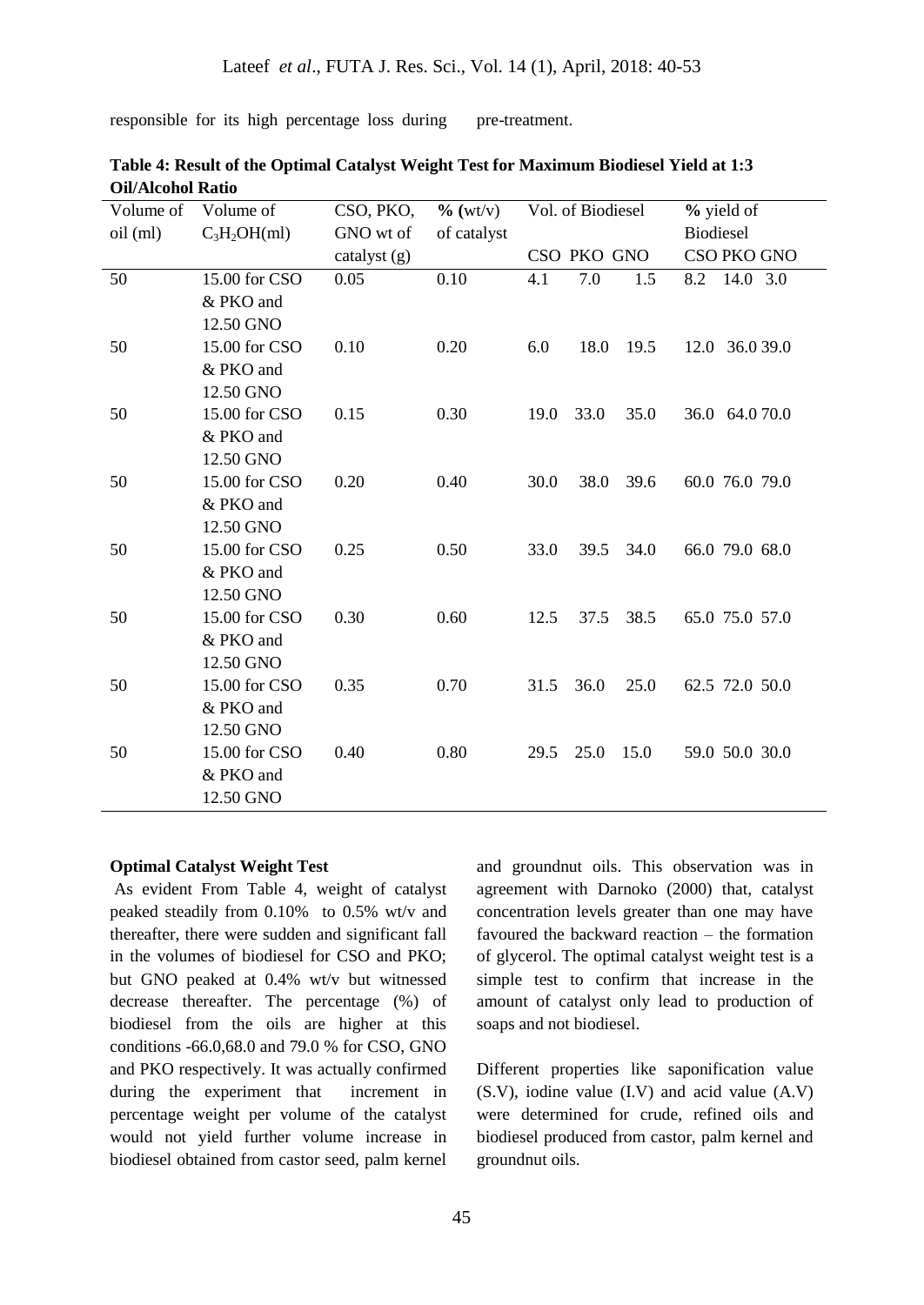| Table 9. Characterization of Cruuc/Kenned Ons and Diodicsel |           |             |           |  |  |  |
|-------------------------------------------------------------|-----------|-------------|-----------|--|--|--|
| Property                                                    | Crude oil | Refined oil | Biodiesel |  |  |  |
| Saponification value                                        |           |             |           |  |  |  |
| (mgKOH/g)                                                   |           |             |           |  |  |  |
| <b>CSO</b>                                                  | 183.70    | 181.00      | 168.20    |  |  |  |
| PKO                                                         | 242.80    | 238.00      | 204.54    |  |  |  |
| <b>GNO</b>                                                  | 189.70    | 182.30      | 180.08    |  |  |  |
|                                                             |           |             |           |  |  |  |
| Acid value                                                  |           |             |           |  |  |  |
| (mgNaOH/g)                                                  |           |             |           |  |  |  |
| <b>CSO</b>                                                  | 3.02      | 0.74        | 0.44      |  |  |  |
| PKO                                                         | 3.04      | 0.79        | 0.48      |  |  |  |
| <b>GNO</b>                                                  | 3.78      | 0.52        | 0.52      |  |  |  |
|                                                             |           |             |           |  |  |  |
| Iodine value                                                |           |             |           |  |  |  |
| $(g \text{ of } I_2/g)$                                     |           |             |           |  |  |  |
| <b>CSO</b>                                                  | 89.40     | 84.20       | 71.01     |  |  |  |
| PKO                                                         | 12.68     | 12.38       | 12.11     |  |  |  |
| <b>GNO</b>                                                  | 75.45     | 74.15       | 74.05     |  |  |  |

#### **Table 5: Characterization of Crude/Refined Oils and Biodiesel**

#### **Comparison with Biodiesel standards**

At 28°C, the acid value obtained for CSO and PKO falls within the limit specified by international standards. ASTM D 6751 (America), EN 14213 (Europe). Standard specify acid value ranges 0.50 maximum mg KOH/g 0r mg NaOH/g.

From the results of this study, the acid value of 0.44 and 0.48 mg NaOH/g at  $28^{\circ}$ °C obtained for the CSO and PKO biodiesel agrees with standards ( as shown in Table 1) as its value falls within the recommended ranges. The acid value of GNO biodiesel 0.52 mg NaOH/g at  $28^{\circ}$ C is slightly higher by 0.02 by these two biodiesel specification standards, but less than Australian and Brazillian biodiesel standards ( acid number 0.80 mg KOH/g).

At  $28^{\circ}$ C, the iodine value obtained for CSO, PKO and GNO biodiesels falls within the limit specified for various international standards. EN 14213 (Europe), EN 14124 (Europe,) JIS K 0070 (Japan), EN 14111 (South Africa) standard specify iodine value 130,120, 140 g I/100g respectively for biodiesel fuel. From the results of this study, the iodine value of 71.01, 12.11

and 74.05 g I/100g were obtained for CSO, PKO and GNO biodiesels.

Furthermore, saponification value is not included in all the biodiesel quality standards, hence, there is no basis for comparison

## **Characteristics of Crude and Refined CSO, PKO and GNO oils compared**

Characteristics of the oils were compared with oils of other countries and other geographical locations in Nigeria. The extracted oils were liquid at room temperature.

#### **Saponification value**

The saponification value of 183.70 mg KOH/g of crude CSO was lesser compared to 242.80 and 189.70 mg KOH/g of crude PKO and GNO respectively. The values reduced significantly when the oil samples were refined – 181.00, 238.40 and 182.30 mg KOH/g for CSO, PKO and GNO respectively. Saponification value and molecular weight are inversely related; high saponification value means low molecular weight of the triglycerides and vice-versa. From Table 5, it was shown that crude PKO recorded the highest saponification value while crude CSO had the lowest saponification value.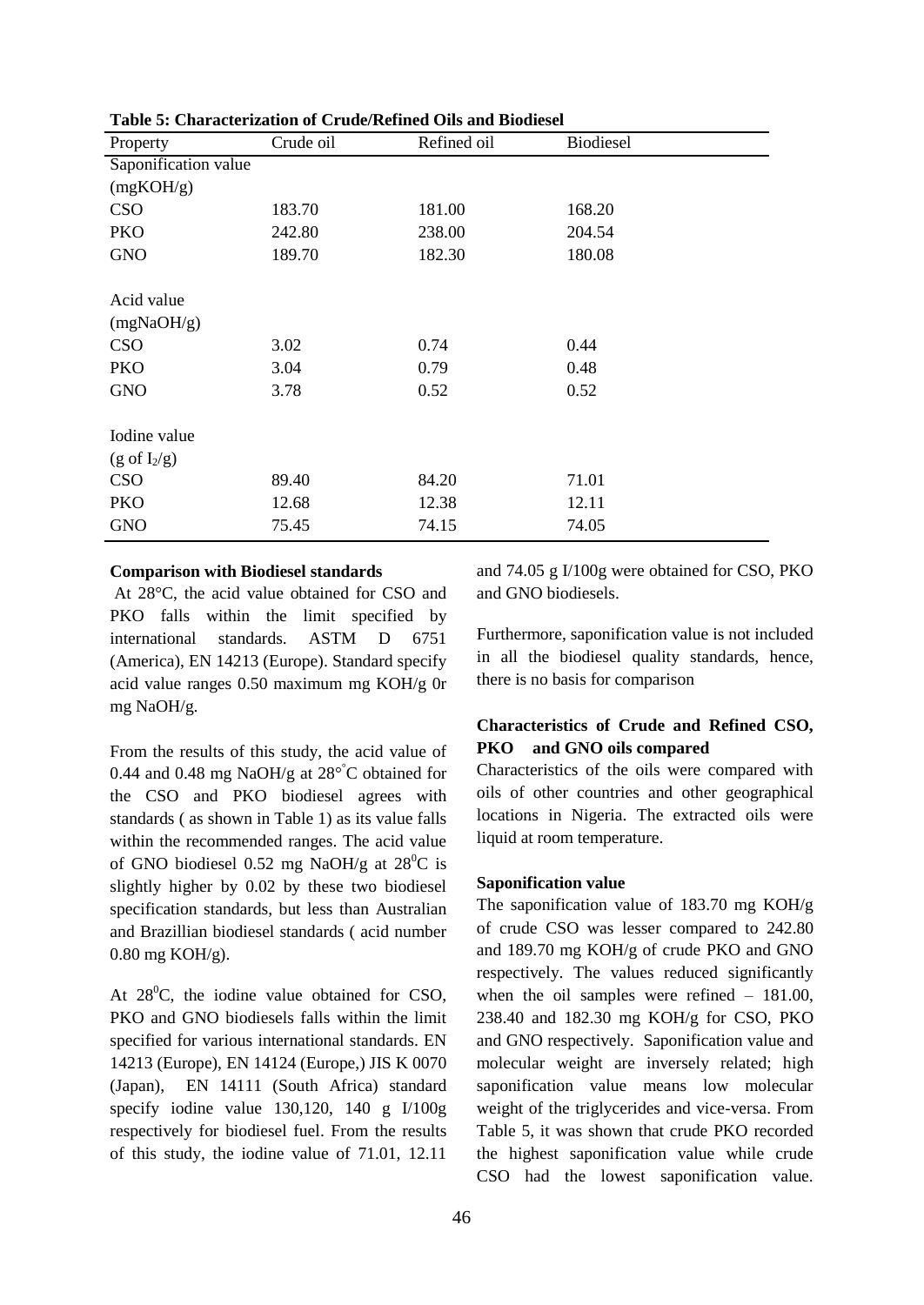Saponification value of crude CSO and refined CSO (183.70 and 181.00 mg KOH/g) conformed to saponification value for ASTM specification (175-187 mg KOH/g) for quality Castor oil. Results obtained for both crude and refined CSO compare favourably with 182.96 mg/g in Salimat *et al*., (2010) Malaysian castor oil; 185.83 and 181.55 mg NaOH/g of oil for both crude and refined CSO (Akpan *et al.*, 2006), Nigerian CSO; 181.52 mg KOH/g (AL-Harbawy *et al*., 2014) Iraq CSO; 182.9 mg/g (Khaliq *et al*., 2017) Nigerian CSO; but far from 76.68 – 80 mg KOH/g of oil for both crude and refined CSO (Mobufu *et al*., 2015) Tanzanian CSO and 175.31(no unit) (Yusuf *et al*., 2015) (though the value is still within ASTM Specification standards).

The Saponification value of  $280.5$  mg KOH/g reported by Olaniyi *et al* (2014) was higher compared to this study  $-242.80$  mg KOH/g and 238.40 mg KOH/g for crude and refined PKO respectively. Equally, Atasie and Akinhanmi (2009) reported 232.815 mg KOH/g for PKO.

In this study, Saponification value of GNO - 189.70 mg KOH/g and 182.30 mg KOH/g for both crude and refined GNO agreed closely with 190 mg KOH/g (Ozcan and Seven, 2003), Turkish (for crude GNO) and 189.90 mg KOH/g Pandurangan, Indian GNO. Nkafamiya *et al* (2010) reported 188-220 mg KOH/g and 179- 184 mg KOH/g for crude and refined GNO in Nigeria. Saponification value of oil is one of essential parameters in determining the suitability of oil in soap making. Saponification value is a measure of the total free and combined acids in oil and fat and is defined as the number of milligram of potassium hydroxide required for the complete neutralization of the fatty acids of a sample (Pearson,1976).

## **Iodine value**

The iodine value ( also known as iodine adsorption value or iodine number or iodine index) is the measure of the amount of unsaturation of the oil/ fatty acids. Table 5 presents a comparison between iodine values of crude and refined Castor, Palm kernel and Groundnut oils. Significant differences are observed between the iodine value obtained for the crude and refined oils. Iodine value of 89.40, 12.69 and 75.45 g.  $I_2$  for crude CSO, PKO and GNO; 84.20, 12.38 and 74.15 g.  $I_2$  for refined CSO, PKO and GNO respectively (all below 100) were obtained, which suggests that the oil belongs to the class of non-drying oils, essential in the manufacture of soaps, lubricants and candle (Akpan *et al*., 2006).

The iodine value of refined CSO in this study – 84.20 g of  $I_2/g$  closely agreed with 84.50 mg/g Malaysian refined CSO as reported by Saliman *et al* (2010) and 84.80 g of  $I_2/g$  Nigerian refined CSO reported by Akpan *et al* (2006).

The iodine value of 74.45 and 74.15 g of  $I_2/g$  for both crude and refined GNO were less compared to 82 (no unit) and 95.300 (no unit) reported by Ozcan and Seven (2003) in Turkey and Panduranga *et al* (2014) in India respectively.

### **Acid value**

The acid values were lower than 1 mg NaOH/g for refined CSO, PKO and GNO  $-$  0.74, 0.79 and 0.98 mg NaOH/g compared to crude CSO, PKO and GNO with values greater than 1 mg NaOH/g – 3.02, 3.04 and 3.78 mg NaOH/g. Thus there were corresponding low levels of free fatty acids in the refined oils, which also suggests low levels of degeneration in the refined oil. It is of importance to note that storage conditions and duration can equally affect the acid value of oils and fats.

The acid value reported for crude and refined CSO are within ASTM specification of quality Castor oil. The acid value of this study is in agreement with AL-Harbawy *et al* (2014) in Iraq and Khaliq et al (2017) in Nigeria.

Atasie and Akinhanmi (2009) reported a higher acid value of 11.60 mg KOH/g.

In this present study, the acid value of refined GNO -0.98 mg NaOH/g is in agreement with that of Ozcan and Seven (2003) -0.98 (no unit) in Turkey. Panduranga *et al* (2014) reported higher acid value 4.40 (no unit) in India.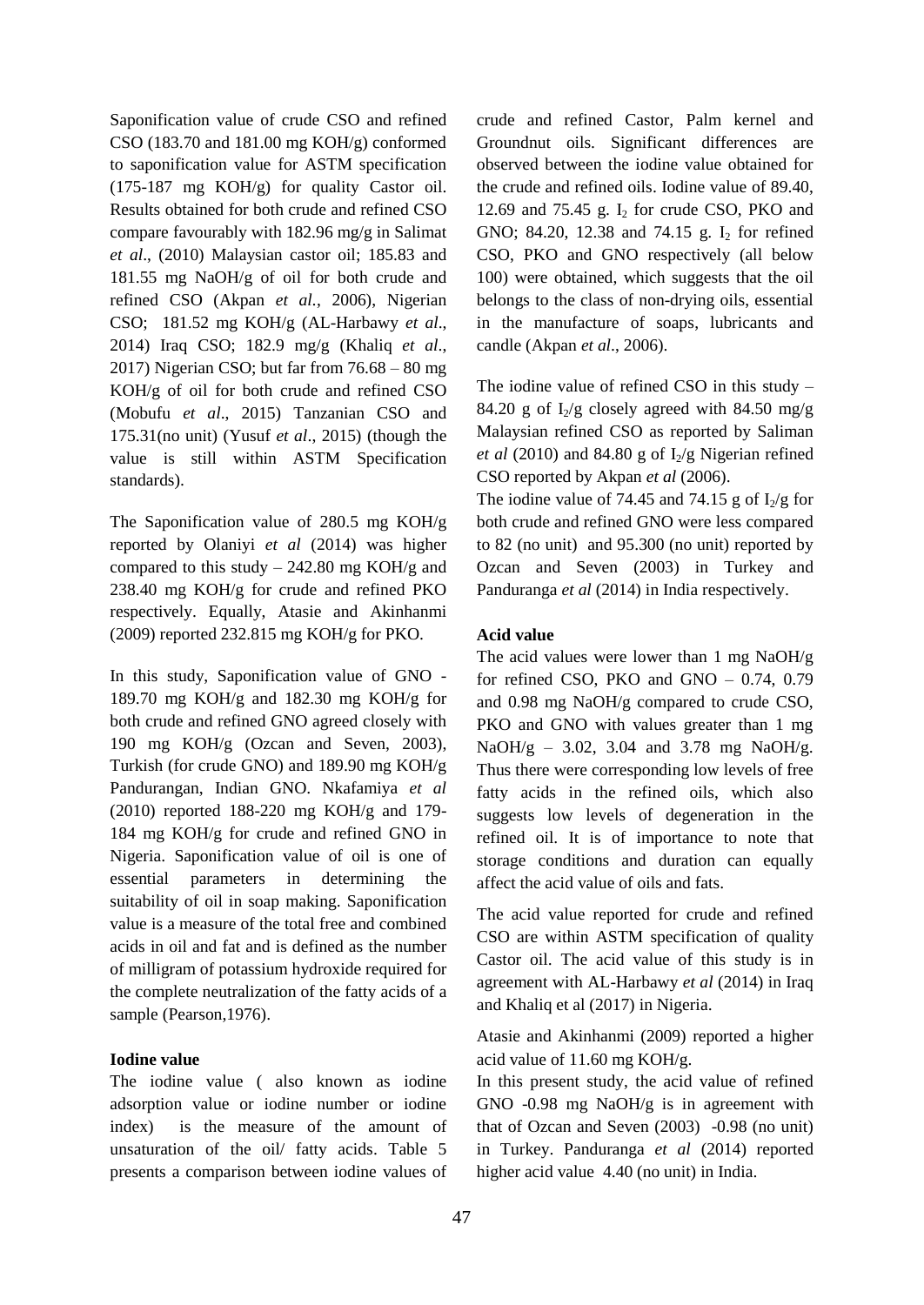The acid value is a measure of the amount of organic acids present in 1 g of the oils and fats ( Conackci and Gerpen, 2001).

# **Infrared Spectroscopy-Biodiesel Product Analysis**

Fourier Transform Infrared (FT-IR) is a spectroscopic technique that is used to identify functional groups in different substances. In this work, FT-IR was used to identify functional groups in different oils - castor oil (CSO), groundnut oil (GNO), palm kernel oil (PKO) and their Fatty Acids Propyl Esters (biodiesel) . The oils majorly contain saturated fatty acids and unsaturated fatty acids. The FT-IR spectra of CSO, GNO and PKO were analyzed in the 400- 4000cm-1 range with FT-IR (310) Nicolet Avatar. The spectra are shown in Figure 1-6 and Table 6 shows the peaks identified from the spectra and their corresponding interpretations. The three oils (CSO, GNO and PKO) revealed similar major functional group absorption bands, notably for hydroxyl, carbonyl, Olefinic, methylenic etc groups and very few differential bands. The broad band peaking at  $3445.51 \text{cm}^{-1}$ for CSO, 3466.43  $cm^{-1}$  for GNO and 3459.87 cm<sup>-1</sup> for PKO represent O-H stretching vibration of alcohol hydrogen bond. The broad band area predicts prevalent concentration of O-H group of alcohol. Other well defined peaks are those for C=O stretching triglyceride ester linkage (1746.70 cm<sup>-1</sup> for CSO, 1744.95 cm<sup>-1</sup> for GNO and  $1746.67$  cm<sup>-1</sup> for PKO); C-H asymmetrical stretching  $(CH<sub>2</sub>)$  (2925.73 cm<sup>-1</sup> for CSO, 2924.89  $\text{cm}^{-1}$  for GNO and 2924.03  $\text{cm}^{-1}$ for PKO); CH<sub>3</sub> bending (twisting)  $(1456.02 \text{ cm}^{-1})$ for CSO,  $1465.17$  cm<sup>-1</sup> for GNO and  $1455.88$ cm<sup>-1</sup> for PKO); C-O, C-C stretching vibration of alkoxy esters for  $(1164.88 \text{ cm}^{-1} \text{ for } CSO,$ 1162.71 cm<sup>-1</sup> for GNO and 1160.19 cm<sup>-1</sup> for PKO); bending of alkenes and overlapping of rocking vibration of methylene  $(723.77 \text{ cm}^{-1} \text{ for }$ CSO, 722.29  $\text{cm}^{-1}$  for GNO and 721.75  $\text{cm}^{-1}$  for PKO). The shoulders at  $1652.01 \text{ cm}^{-1}$  for CSO, 1652.71 cm<sup>-1</sup> for GNO and 1644.83 cm<sup>-1</sup> for PKO are for C=C stretching vibration, one of the two distinct absorption bands typically observed in oils containing unsaturated fatty acids (Yusuf *et al*., 2015).

Other characteristics peaks observed are peculiar to GNO and PKO and another to only GNO. These peaks are used to monitor the degree of unsaturation in oils. The peak at  $1417.73$  cm<sup>-1</sup> for GNO and  $1417.10 \text{ cm}^{-1}$  for PKO are ascribed to bending and rocking vibration of C-H of methyl or  $CH_3$  and 3007.65  $cm^{-1}$  for GNO is ascribed to =CH asymmetrical stretching vibration of double bond of alkenes. The peak at 1236.87 cm<sup>-1</sup> for GNO corresponds to stretching vibration of C-O alkoxy esters, ethers and C-O and peaks at 2854.25 cm<sup>-1</sup> for CSO, 2853.80 cm<sup>-1</sup> <sup>1</sup> for GNO and 2853.36 cm<sup>-1</sup> for PKO correspond to symmetrical stretching vibration of C-H (methylene).

The infrared spectra of the biodiesels synthesized from castor, palm kernel and groundnut oils are shown in Figure 2, 4, 6. In a typical FT-IR spectrum of biodiesel from vegetable oils, the characteristic peaks found include the strongest peaks at  $1740-1750$  cm<sup>-1</sup> (the C=O vibration), the C-O esoteric vibrations of approximately 1170-1200  $cm^{-1}$  and a signal at  $\le$ 1500 cm<sup>-1</sup>, which is the methyl ester (O-CH<sub>3</sub>) with its deformation vibration (Saifuddin and Refal, 2014). The peaks observed for these biodiesel produced from these three oils also showed similar bands and most of the bands correspond to that reported by Oyerinde and Bello (2016) and Saifuddin and Refal (2014) . The major band  $(1740-1750 \text{ cm}^{-1})$  for biodiesel were observed for the three oils with very sharp peaks and this is ascribed to C=O (ester carbonyl functional group in FAPE). This group indicates the conversion of triglycerides in the oil to propyl ester. The peaks that indicate the double bond around  $3000 \text{ cm}^{-1}$  and  $725 \text{ cm}^{-1}$  are prominent in the three spectra. The band at approximately 3000  $cm^{-1}$  (HC=CH stretching) and  $725 \text{ cm}^{-1}$  (out of plane bending show a slight decrease in the intensity for PKO and GNO, indicating decrease in saturation. This may be due to high percentage of saturated fatty acids in PKO and GNO which caused the oil to have higher stability as compare with CSO. As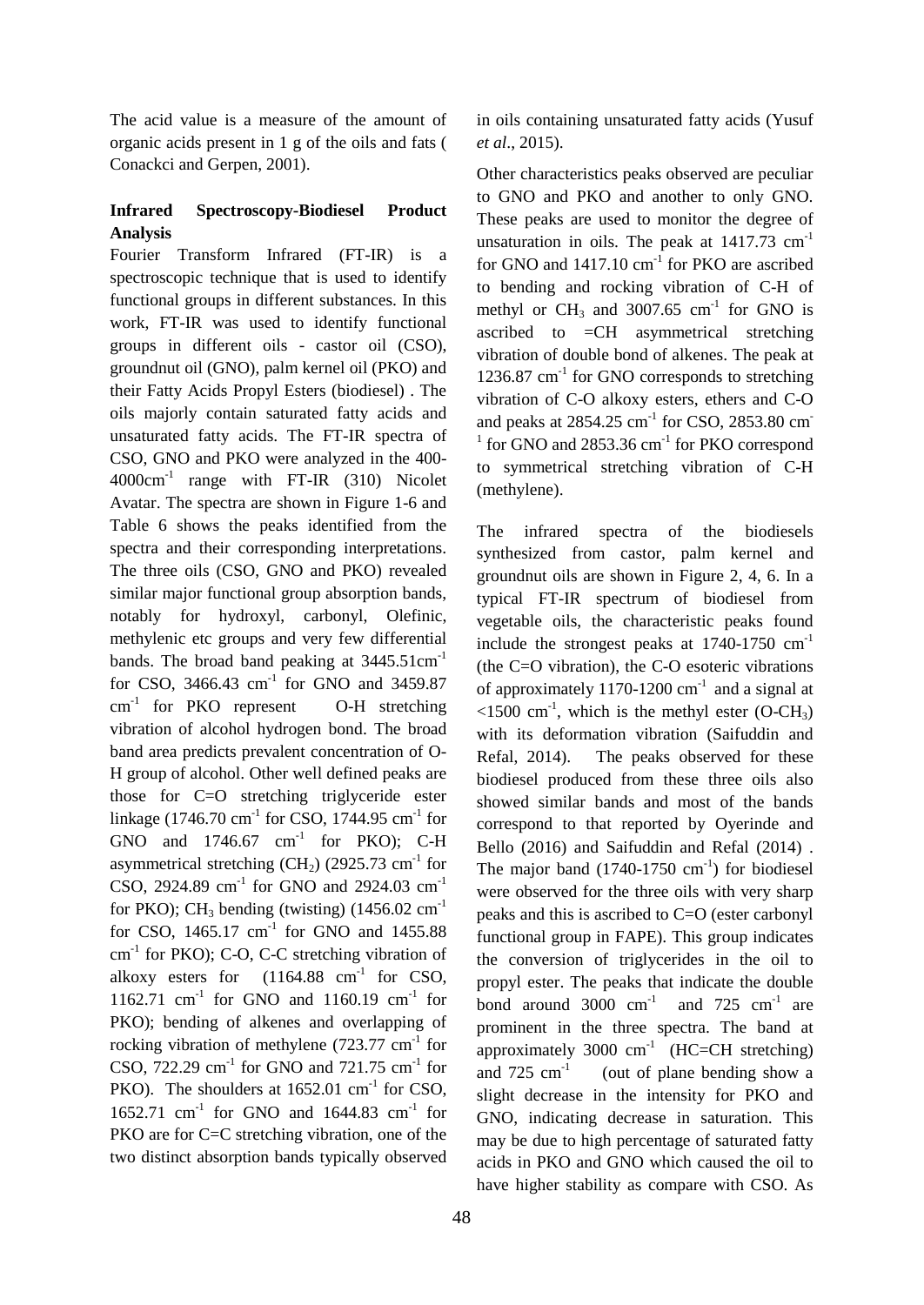discussed before, this band  $(3000 \text{ cm}^{-1})$ corresponds to the cis double bonds present (Saifuddin and Refal, 2014). The GNO showed better sharp peaks compare with CSO and PKO at  $1000-1500$  cm<sup>-1</sup> which indicates the stretching vibration of C-O alkoxy esters, ether and C-O and also bending and rocking vibration of C-H (methyl or  $CH<sub>3</sub>$ ).

The region  $678-960$  cm<sup>-1</sup> indicate the presence of  $=$  C-H functional groups. Though, this is more spelt out in GNO than PKO and CSO. They possess bending type of vibrations appearing at low energy and frequency region in the spectrum and they are all double bonded. They are attributed to Olefinic (alkenes) functional groups in the biodiesel and they are unsaturated. They are part of the fatty acid propyl esters with unsaturated bond in the biodiesel, such as propyl oleate and propyl linoleate. The specific peak around  $750 \text{ cm}^{-1}$  which was observed for the three oils but with sharp peak in GNO spectrum was overlapping by  $=$ C-H group which has the rocking mode of vibrations. This group indicates methylene functional group in the biodiesel (--  $(CH<sub>2</sub>)$ --). The rocking mode of vibration further helps to know more about the basic structure of FAPE component in the biodiesel and it is an indication that the biodiesel consist of long chain aliphatic structure (Oyerinde and Bello, 2016).

|  | Table 6: Functional group frequencies of CSO, GNO, PKO and biodiesels identified |  |  |  |
|--|----------------------------------------------------------------------------------|--|--|--|
|  |                                                                                  |  |  |  |

| Wavenumber $(cm^{-1})$ |            |            | Types of vibration              | Functional group                        |  |
|------------------------|------------|------------|---------------------------------|-----------------------------------------|--|
| <b>CSO</b>             | <b>GNO</b> | <b>PKO</b> |                                 |                                         |  |
| 3445.51                | 3466.43    | 3459.87    | Stretching                      | O-H (alcohol)                           |  |
|                        | 3007.65    |            | asymmetrical stretching         | $=$ C-H(alkanes)                        |  |
| 2925.73                | 2924.89    | 2924.03    | asymmetrical stretching         | C-H(alkanes)                            |  |
| 2854.25                | 2853.80    | 2853.36    | asymmetrical stretching         | $C-H(methylene)$                        |  |
| 1746.70                | 1744.95    | 1746.67    | Stretching                      | C=O(triglyceride ester linkage          |  |
| 1740-1750              |            |            | Stretching                      | $C=O$ (ester carbonyl functional        |  |
|                        |            |            |                                 | group in FAPE                           |  |
| 1652.01                | 1652.71    | 1644.83    | Stretching                      | $C = C$                                 |  |
| 1456.02                | 1465.17    | 1455.88    | Bending                         | CH <sub>3</sub> (twisting)              |  |
|                        | 1417.73    | 1417.10    | rocking of cis-disubstituted    | CH(methyl)                              |  |
|                        | 1236.87    |            | stretching                      | C-O alkoxy esters, ethers $& C-O$       |  |
| 1164.88                | 1162.71    | 1160.19    | out-of-plane blending           | $C-H(cis$ distributed olefins)          |  |
| 723.77                 | 722.29     | 721.75     | Overlapping rocking and out-of- | $=$ C-H and $-(CH2)$ n methylene        |  |
|                        |            |            | plane bending vibration of      | groups ( <i>cis</i> distributed alkenes |  |
|                        |            |            | methylene and alkene            | and olefins)                            |  |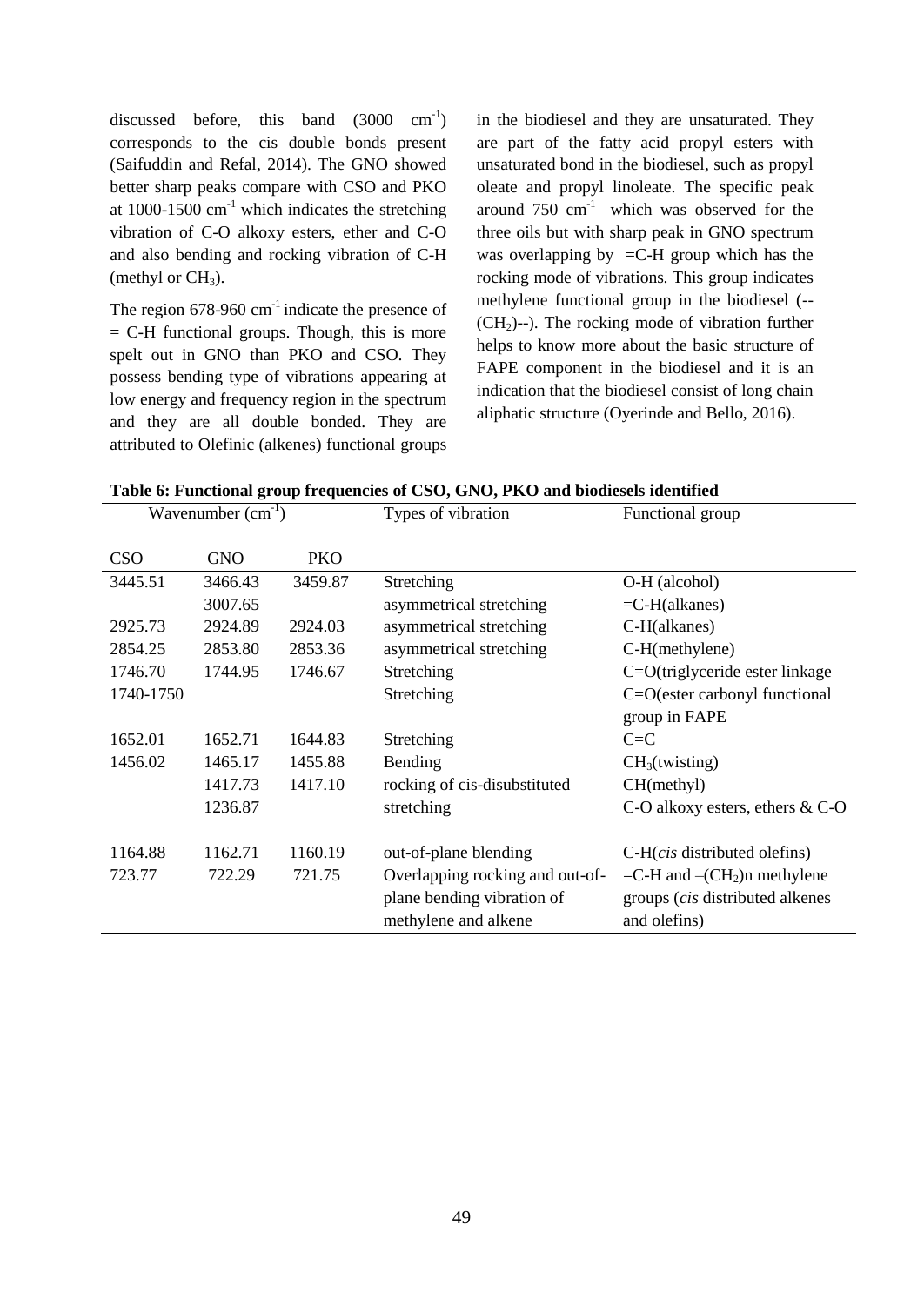

Fig 1: FT-IR Spectrum for CSO Fig 2:



FT-IR Spectrum of Biodiesel Produced from CSO



Fig 3: FT-IR Spectrum for PKO Fig 4:







Fig 5: FT-IR Spectrum for GNO<br>Fig 6: FT-IR Spectrum of Biodiesel Produced from GNO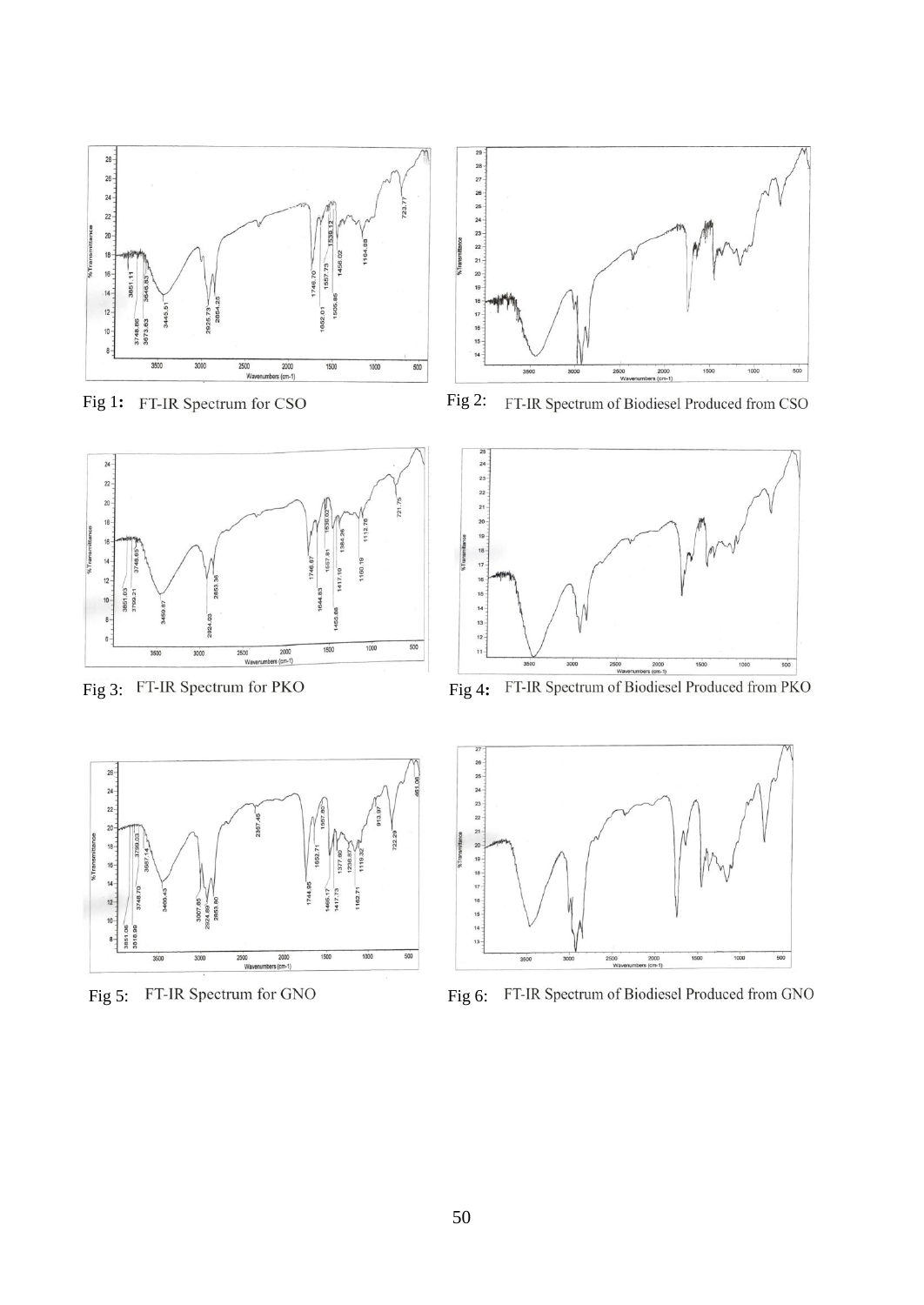#### **CONCLUSIONS**

The potentials of biodiesel identified as an economical, clean-burning and sustainable source of fuel, now and for the future cannot be underrated. This has led to a growing global commitment to their use. Biodiesels has been produced from vegetable oils through alkalicatalyzed transesterification process.

The chemical analysis of the biodiesels produced showed good fuel properties and the infrared (IR) analysis of the biodiesels showed primary absorption bands that give fundamental knowledge of the type of the chemical group present in the biodiesels.

### **REFERENCES**

#### **Akpan, U.G., Jimoh, A. and Mohammed,**

**A.D. (2006)** Extraction, Characterization and Modification of Castor seed oil. *Leonardo Journal of Sciences*, **8**: 43-52.

### **Alamu, O.J., Waheed, M.A., Jekayinfa,**

**S.O and Akintola, T.A. (2007)** Optimal Transesterification Duration for Biodiesel Production from Nigerian Palm Kernel oil. Agricultural Engineering International: the CIGR Ejournal. Manuscript EE 07 018. Vol. 1X: 1-10.

## **AL-Harbawy, A. and AL-Mallah, M.**

**(2014).** Production and characterization of Biodiesel from seed oil of Castor ( *Ricinus Communis L.*) plants. *International Journal of Science and Technology,* **3**(9): 508-513.

## **Atasie, V.N. and Akinhanmi, T.F. (2009)**.

Extraction, Compositional studies and Physico- Chemical characteristics of Palm Kernel oil. *Pakistan Journal of Nutrition*, **8**: 800-803.

## **Balat, M.and Balat, H. (2008).** A critical review of biodiesel as a vehicular fuel. Energy *Conversion and Management,* **49**:2727-2741.

#### **Baroi, C.,Yanful, E.K. and Bergougnou,**

**M.A. (2009)**. Biodiesel Production from *Jatropha curcas* oil using Potassium carbonate as an unsupported catalyst. *International Journal of Chemical Reactor Engineering,* **7**(A72): 1-18.

- **Bello, I.E., Out, F. and Osasona, A. (2012).** Cetane number of three vegetable oils, their biodiesels and blends with diesel fuel*. Journal of Petroleum Technology and Alternative Fuels,* **3**(5):52-57.
- **Brandley, M. (2007).** *Biodiesel (FAME) Analysis by FT-IR*. Application Note: 51258, Thermo Fisher Scientific, Madison, USA.

**Bullock, S. (2008)**. Efficient analysis of Biodiesel by HPLC and ELSD. Application Note SI - 01222

- **Conackci, M. and Gerpen, J. V. (2001)** Biodiesel Production from oils and fats with high free fatty acids. *Transaction of the SAE*, **44**(6): 1429-1436.
- **Demirbas, A. (2009)**. Progress and recent trends in biodiesel fuels. *Energy Conversion and Management,* **50**:14-34.

#### **Energy Information Administration (EIA)**

**(2018).** World Proven reserves of oil and natural gas: most recent estimate. Retrieved  $22<sup>nd</sup>$  February, 2018 from *http:www.eia.doe.gov.*

- **Gerpen, J.V. (2005).** Biodiesel processing and production. *Fuel Processing Technology,* **86**: 1097-1107.
- **Khaliq, I.H., Naeem, B., Abbas, Q. and Khalid, S. (2017).** Chemical composition and oil characterization of some accessions of *Ricinus communis* seeds. *Journal of Business and Financial Affairs*, **6**(1): 1-12.
- **Knothe, G. (1999)**. Rapid Monitoring of Transesterification and Assessing Biodiesel Fuel Quality by Near-Infrared Spectrostrocopy Using a Fiber-Optic Probe. *Journal of American Oil Chemists Society (JAOCS)*, 76(7): 1-5.

# **Knothe, G. (2001)**. Analytical Methods used in the Production and Fuel Quality Assessment of Biodiesel*. Journal of American Society of Agricultural Engineers*, **44** (2): 193 – 200.

## **Lateef, F.A. (2010).** Batch Production of Fatty Acid Propyl Esters (Biodiesel) from oil seed crops. Unpublished Masters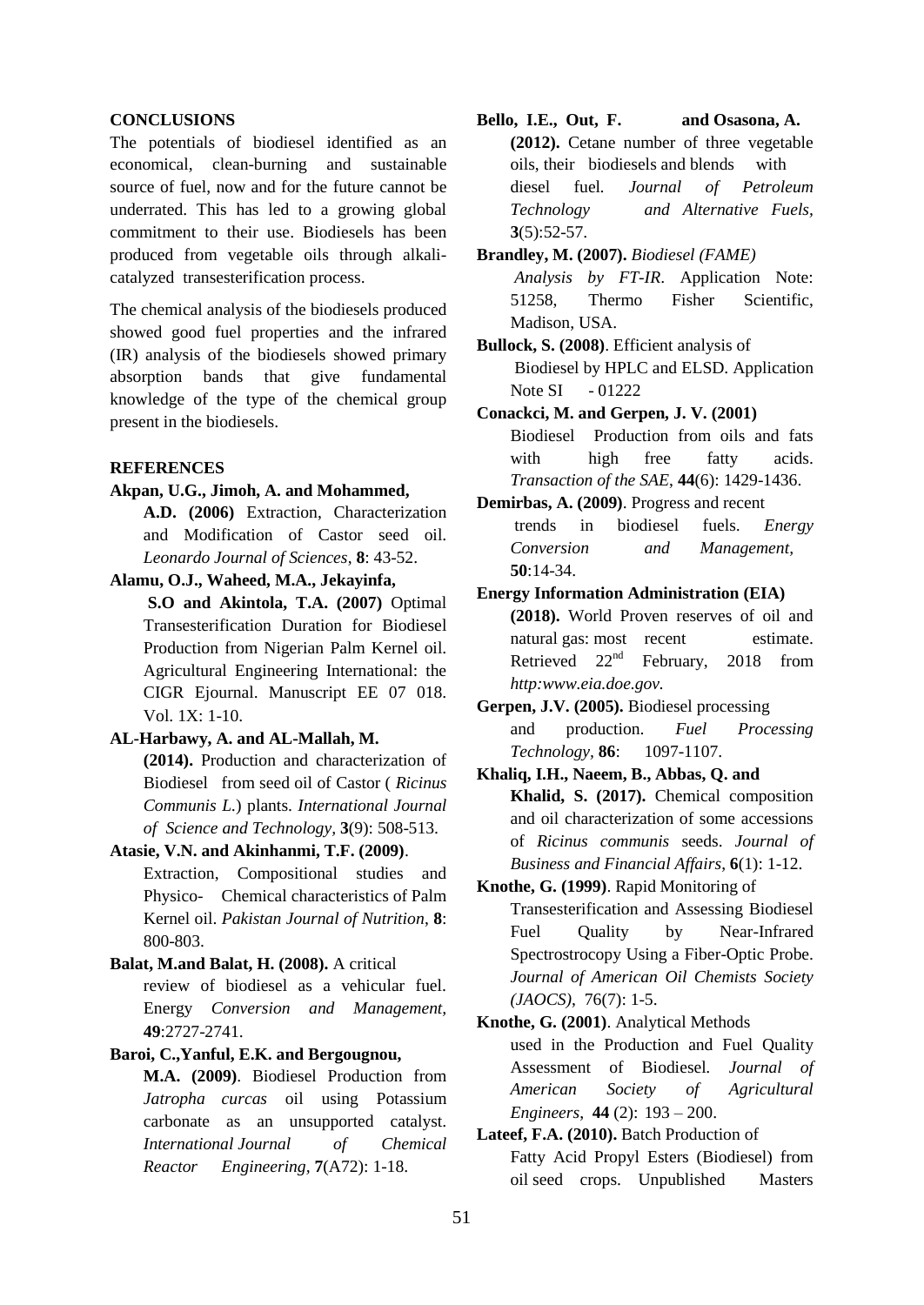Thesis, Department of Pure and Industrial Chemistry, University of Nigeria, Nsukka.pp 1-160.

**Lateef, F.A., Onukwuli, O.D., Okoro,**

- **U.C., Ejikeme, P.M., Jere, P. (2014)**. Some physical properties and oxidative stability of biodiesel produced from oil seed crops. *Korean Journal of Chemical Engineering,* **31**(5): 725-731.
- **Lin, L., Zhou, H. and Huang, D. (2012)** Biodiesel: An Alternative to Conventional Fuel*. Energy Procedia,* **16**: 1874-1885.
- **Madarasz, J. and Kumar, A. (2011).**

Stability of Biodiesel from Non edible oils*. International Journal of Energy Science,* **1**(3):186-191.

### **Marchetti, J.M. and Errazu, A.F. (2010)**

Biodiesel production from acid oils and ethanol using a solid basin resin as catalyst*. Biomass and Bioenergy,* **34**:272- 277.

# **Moser, R.B. (2009)**. Biodiesel production, properties, and feedstocks. *In Vitro. Cell.*

*Dev. Biol. – Plant,* **45**: 229-266

# **Mubofu, E.B., Omari, A., Mgani, Q.A.**

**(2015).** Fatty acid profile and Physicochemical parameters of Castor oils in Tanzania. *Green and Sustainable Chemistry*, **5**:154- 163.

### **Nkafamiya, I.I., Maina, H.M.,**

**Osemeahon, S.A., Modibbo U. U. (2010).** Percentage oil yield and physiochemical properties of different Groundnut species *Arachis hypogea*). *African Journal of Food Science*, **4**(7): 418-421.

# **Olaniyi, A.P., Babalola, O.O. and Oyediran, A.M. (2014).** Physicochemical properties of Palm Kernel oil. *Current Research Journal of Biological Sciences,* **6**(5): 205-207.

**Oyerinde, A.Y. and Bello, E.I. (2016).** Use of Fourier Transformed Infrared (FTIR) spectroscopy for analysis of functional groups in peanut oil biodiesel and its blends. *British Journal of Applied Science and Technolgy*, **13**(3): 1-4

**Ozcan, M. and Seven, S. (2003).** Physical

and Chemical analysis and fatty acid composition of Peanut, Peanut oil and Peanut butter from COM and NC-7 cultivars. *Grasas Accites*, **54**(1): 12-18.

#### **Pandurangan, M.K., Murugesan, S. and**

**Gajivaradha, P. (2014)**. Physico-chemical Properties of Groundnut oil and their blends with other Vegetable oil. *Journal of Chemical and Pharmaceutical Research*, **6**(8): 60-66.

## **Pearson, D. (1976).** *The Chemical Analysis of Food*. 7th Edition, Churchill Livingstone. Edinburgh, London. pp. 489 – 516.

**Ritz, P. and Nash, L. (2004).** *Catching the Wave IR Applications for Biofuels*. PAC. 1-36.

### **Saifuddin, N. and Refal, N. (2014).**

Spectroscopic Analysis of Structural Transformation in Biodiesel Degration. *Research Journal of Applied Sciences, Engineering and Technology*, **8**(9): 1149- 1159.

### **Saliman, J., Noor, D.A. M and**

**Nazrizawati, A.T. (2010)**. Fatty acid composition and Physicochemical properties of Malaysian Castor Bean *Ricinus communis L.* seed oil. *Sains Malaysiana*, **95**(5):761-771.

## **Sharma, Y.C., Singh, B. and Upadhyay,**

**S.N. (2008).** Advancements in development and characterization of biodiesel: A review. *Fuel,* **87**:2355-2373.

### **Shrestha, K., Ghimire, J.R. and Gewali,**

**M.B. (2013)**. Biodiesel production from *Jatropha curcas (L.)* oil of NEPAL by Tranesterification process. *International Journal of Pharmaceutical*, *Chemical and Biological Sciences* **3**(3):603-609.

# **Tavlarides, L.L., Rice P.A., Anitescu, G.,**

**Deshpande, A.(2010)**. Supercritical biodiesel production and power cogeneration: Technical and economical feasibilities*. Bioresource Technology,* **101**:1834-1843.

Production by Country in 1000 MT: most

### **United States Department of Agriculture (USDA). (2018)** World Proven Oil